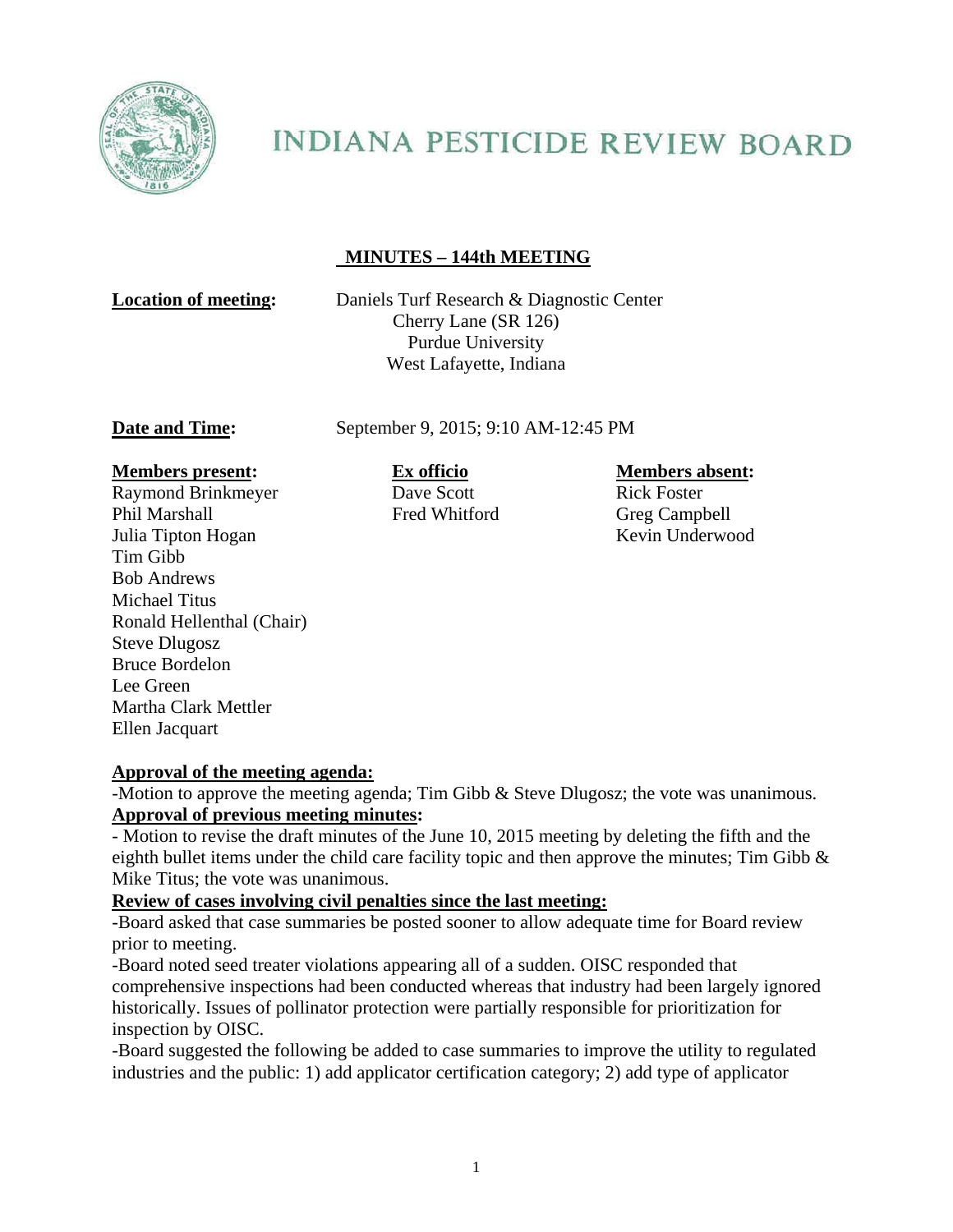(farmer, commercial ag, homeowner/neighbor, lawn & landscape, aerial, right-of-way, seed treater, etc.); 3) report if civil penalty collection efforts had been successful.

#### **Evaluation of need to revise rule for storage and containment of bulk disinfectants:**

-Robin Ridgeway, Director of Regulatory Services, Purdue University reported that there are numerous examples of public and private institutions and commercial, and industrial sites (public utilities, hospitals, convention centers, malls, etc.) that may store and use bulk disinfectant pesticides in containers ranging from 25 to 2500 gallons. Many of these facilities may have dikes around the tanks, but very few, if any, have mix/load pads that meet the OISC rule. She requested that Board/OISC consider allowing alternative precautionary technologies to mix/load pads and a petition process where cost or physical site restrictions are a limiting factor to compliance.

-Board comments and discussion included: Why did EPA exempt disinfectants from federal containment rules? Disinfectants are usually not environmentally persistent. What is worst case scenario if there is a release? Distinction between suppliers and users? Pool chemical suppliers have a release every 5 years or so. Relationship to IDEM's above ground storage (AGS) rules. Keep dike requirement but allow alternative to mix/load pad. Universe of non-compliant sites includes folks less-sophisticated about pesticides than typical pesticide operators. Retrofitting existing storage sites could be very costly. Even AGS registry for non-pesticide products met with considerable opposition in legislature. Could quickly overwhelm OISC compliance resource capabilities. Need to hear from all stakeholders before charting course of action. If OISC exempts from regulation do these facilities default to IDEM AGS tank regulation? Need to invite stakeholders to future Board meeting. Need to do an analysis of related rules before we invite industry stakeholders. Whitford, Clark-Mettler, Wagner, Pearson, and Scott will serve as the core group to research and organize further.

- Whitford added a discussion of PPP's publication and training developed for pesticide sprayer clean-out procedures, developed largely in response to the introduction of new 2,4-D/glyphosate and dicamba/glyphosate herbicide products and some of the issues related switching product type loads in season.

### **EPA certification & training proposed rule revision:**

-OISC summarized some issues/concerns with the proposed federal rule for which Indiana would be required to modify state rules and procedures in order to maintain an acceptable state applicator certification program, including: switching from a 5 year certification period/cycle to 3 years; adding a stand-alone soil fumigation category; segregate and track separately core CEUs and category CEUs; require at least half of CEUs be acquired by applicators in last 18 months of recertification cycle; create a new private applicator exam separate from the current core exam. -OISC is participating on the state agency workgroup drafting state association comments on the rule for submission to EPA by December 23, 2015. OISC will also submit Indiana specific comments to EPA. EPA has seemed receptive to informal state comments to date, but cannot make specific responses or opinions on those comments.

-OISC will post the proposed rule and draft OISC comments.

#### **Indiana applicator training and manual update:**

-Andrew Martin of PPP reported on the process used by PPP and OISC to develop and update commercial applicator certification exams and corresponding training manuals in tandem. Category 2, 7a, and 8 manuals and exams have been through the process most recently. Category 1 is under construction. About 1400 category manuals 1300 core manuals have been distributed